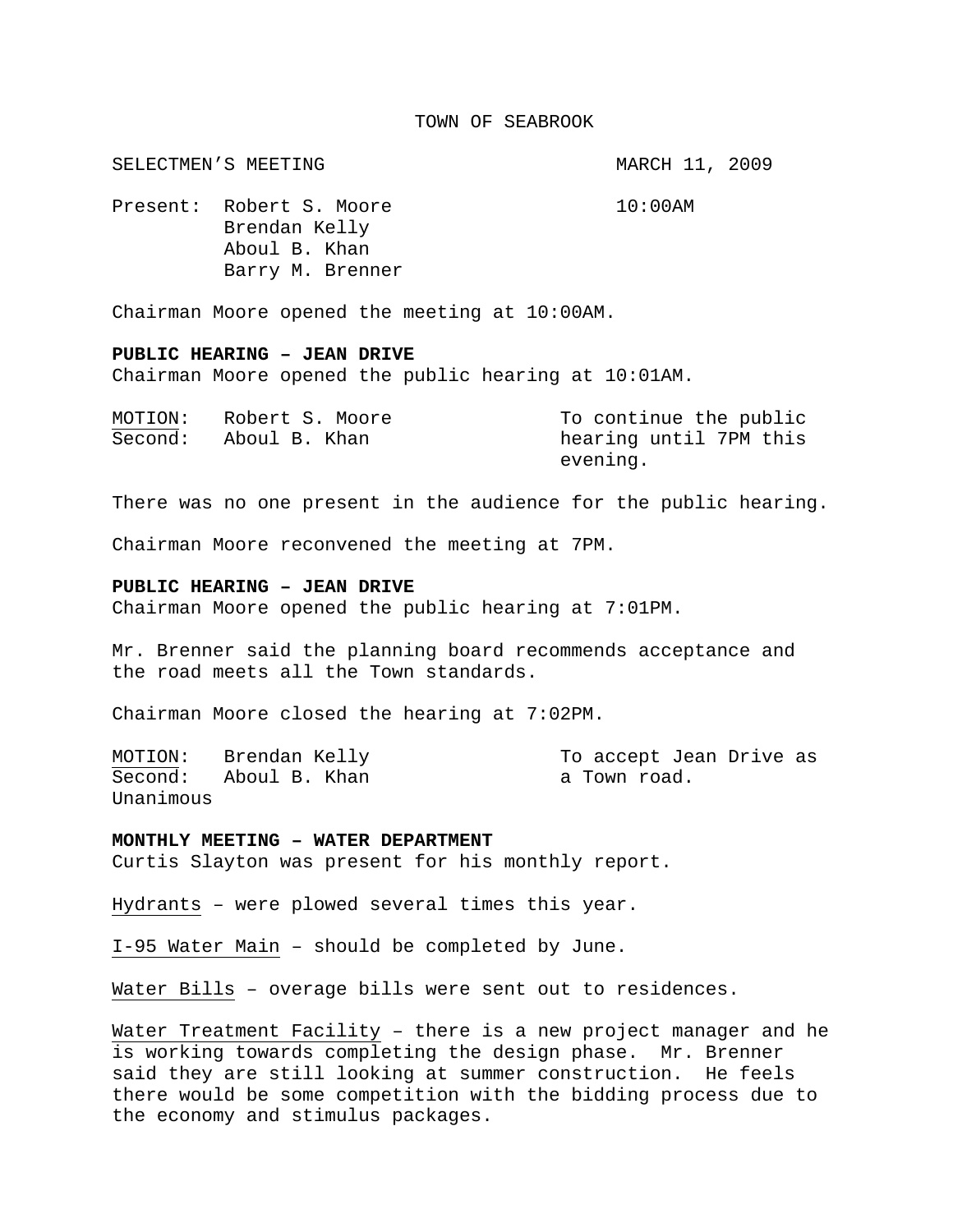SELECTMEN'S MEETING  $-2-$  MARCH 11, 2009

Mr. Brenner said the Town is positioned well to apply for the stimulus money.

SCADA System – working on getting it repaired.

Water Leak on Forest Court – has been corrected and Mr. Slayton thanked the employees for their hardwork in getting it done quickly and efficiently.

New Zealand Road Water Main – cost \$8900 and Mr. Slayton said he feels the department could have handled the problem but with current demands of the department and a main already not working he felt it best to outsource.

Mr. Khan requested the engineering firm used for the I-95 project come in to discuss the project. The board agreed and Mr. Slayton will request they come in during his next monthly report.

Asa Knowles commented about the water bills and feels he is paying twice for water and twice for sewer.

Curtis Slayton left the meeting at 7:25PM.

# **MEETING – HEALTH INSURANCE**

State Representatives, Amy & Lawrence (Koko) Perkins, were present for this meeting.

There was discussion over the cost of the health insurance and why the Town pays a higher rate than surrounding towns.

Gary Fowler said he was on the committee and he would like to have the committee formed again so they could research this.

Mr. Brenner explained the different plans available to communities and what is available to the members. He said the plan chosen is the driving force for what the premium paid is. He also commented that the utilization of the health insurance by the employees is also factor. Mr. Brenner said the Town's experience rating is high so our premium is high.

Amy Perkins said they are only looking to have the committee reestablished to look at why the Town is paying so much.

Jeff Brown commented about the committee and the questions that were raised, which led to the concerns of the employees.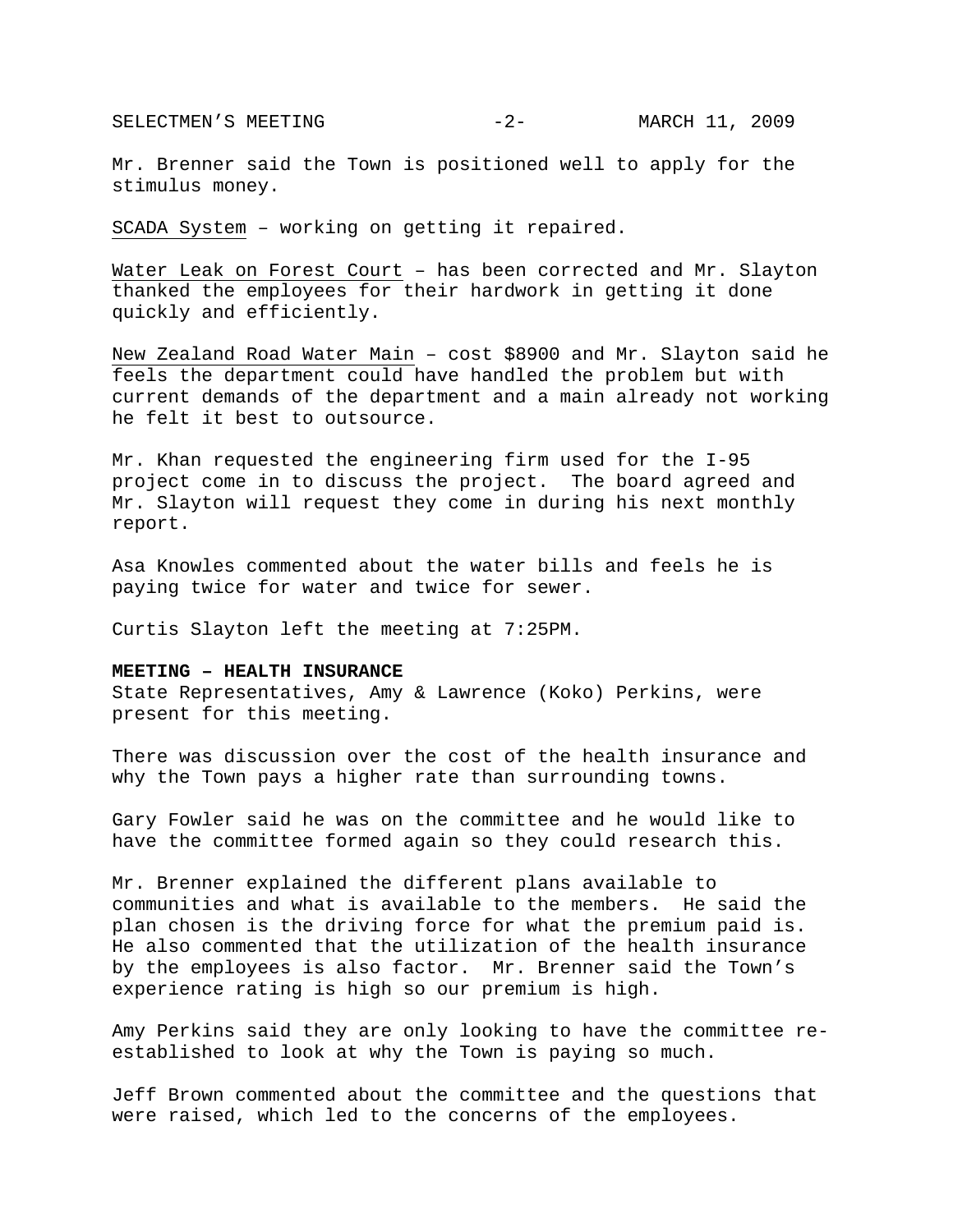SELECTMEN'S MEETING  $-3$ - MARCH 11, 2009

Cora Stockbridge said she was the one who asked for the committee when she was selectman and she does not feel the committee has completed its charge. She said they should be able to revisit this and continue on.

The board agreed to advertise for members to the committee after confirming who is still available to stay on committee. They would also like the mission statement and/or charge of the previous committee.

Amy Perkins said the rooms and meals tax has been dropped at this time and the workforce housing has been postponed 6-months.

State Representatives, Amy and Lawrence Perkins, left the meeting at 8:08PM.

Mr. Moore said PMC Bio-Tech would be attending the meeting on March 25. He said the company is paying for all the added costs as far as he knows. At the next meeting everything would be on the table.

The audience members present for the meeting with PMC asked that it be held at night. The board agreed to hold the meeting March 26 at 7PM and for Mr. Brenner to confirm with PMC.

Cora Stockbridge questioned the letter of deficiency. Mr. Brenner said DES would be meeting with the sewer superintendent. He explained the rules and regulations set by the state.

There was general discussion on the process and what the positives would be for keeping the sludge process.

# **PREVIOUS MINUTES – FEBRUARY 11 PUBLIC & NON-PUBLIC AND FEBRUARY 25 PUBLIC & NON-PUBLIC**

| MOTION:   | Brendan Kelly | To adopt the minutes of    |
|-----------|---------------|----------------------------|
| Second:   | Aboul B. Khan | $2/11$ public & non-public |
| Unanimous |               |                            |
| MOTION:   | Brendan Kelly | To adopt the minutes of    |
| Second:   | Aboul B. Khan | $2/25$ public & non-public |

## **PREVIOUSLY SIGNED PERMITS**

Abstain: Robert S. Moore

Chairman Moore read the list of previously signed permits (see attached).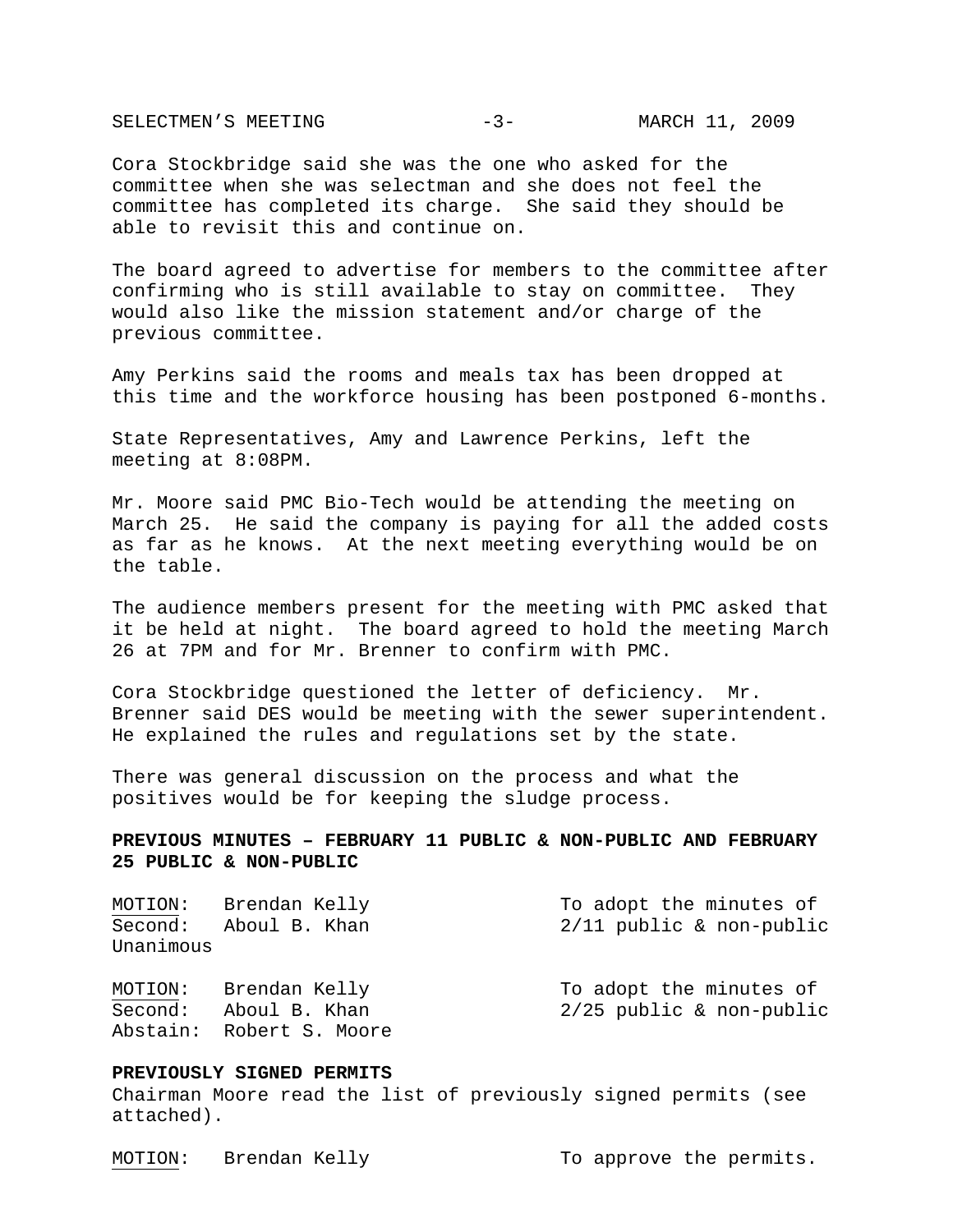SELECTMEN'S MEETING  $-4-$  MARCH 11, 2009

Second: Aboul B. Khan Unanimous

# **SEWER SERVICE APPLICATIONS**

David Deschenes – 7 Irene's Way - \$100 Charles & Doris Eaton – 149 South Main Street - \$50

MOTION: Brendan Kelly To approve and sign the Second: Aboul B. Khan sewer applications. Unanimous

## **WATER SERVICE APPLICATIONS**

David Deschenes – 7 Irene's Way - \$400 Doris Eaton – 149 South Main Street - \$50

| MOTION:   | Brendan Kelly | To approve and sign the |
|-----------|---------------|-------------------------|
| Second:   | Aboul B. Khan | water applications.     |
| Unanimous |               |                         |

# **ABATEMENTS**

Bradley Provencher – 302A South Main Street - \$136.10 & \$3.02

Second: Aboul B. Khan abatement. Unanimous

MOTION: Brendan Kelly To approve and sign the

### **RENEWAL BUSINESS LICENSE**

Ganz Law Office – 779 Lafayette Road

MOTION: Brendan Kelly To approve and sign the Second: Aboul B. Khan menewal business Unanimous and the contract of the license.

#### **RED CROSS PROCLAMATION**

| MOTION: | Robert S. Moore        | To approve the Red Cross |
|---------|------------------------|--------------------------|
| Second: | Aboul B. Khan          | proclamation for March.  |
|         | Abstain: Brendan Kelly |                          |

### **APPOINTMENT**

Francis Chase – Rockingham Planning Commission Alternate & MPO Technical Advisory Committee member

MOTION: Brendan Kelly To approve and sign the Second: Aboul B. Khan appointment. Unanimous